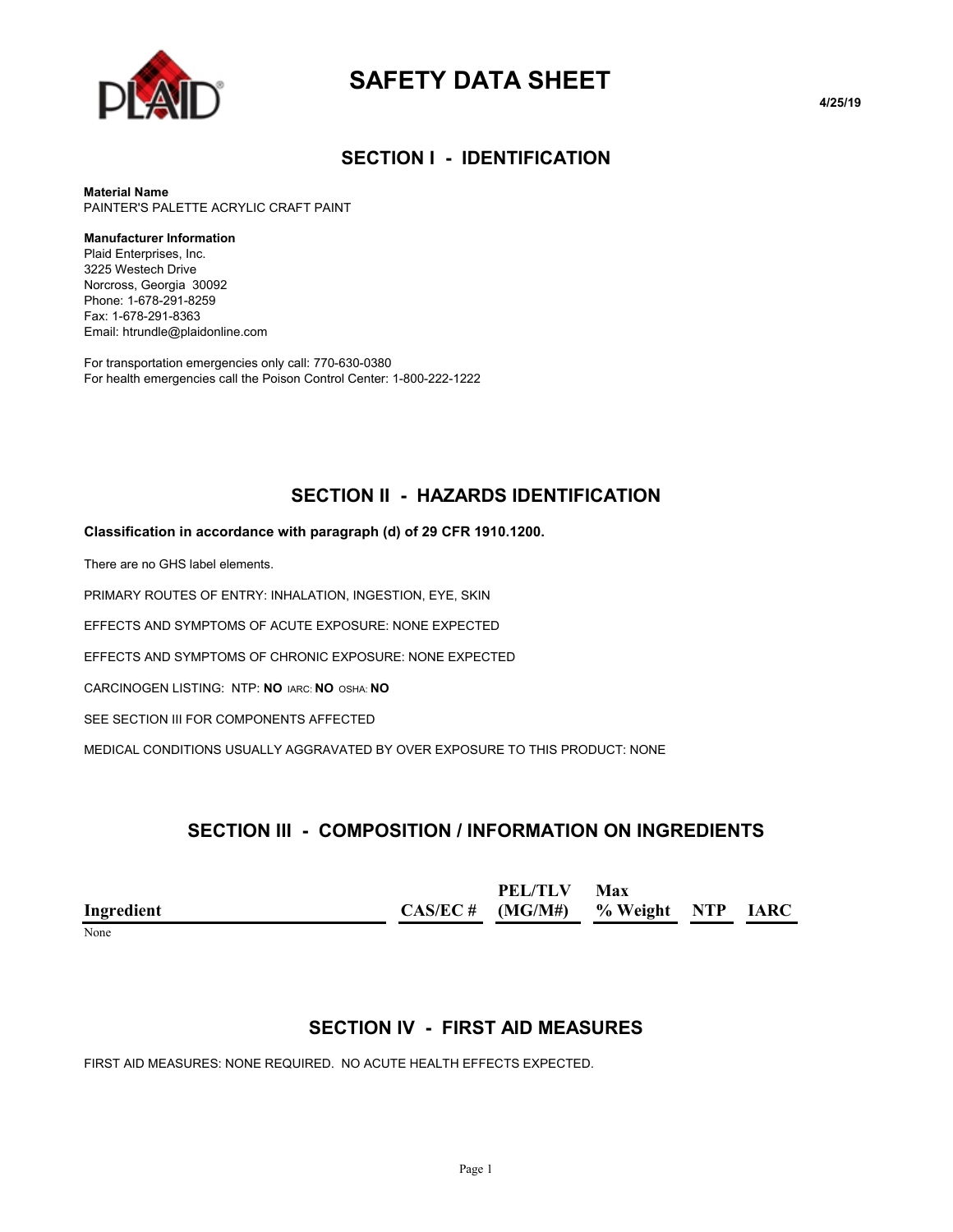### **SECTION V - FIRE FIGHTING MEASURES**

FLASH POINT (METHOD): N/A AUTOIGNITION TEMPERATURE: N/A EXPLOSION LIMITS IN AIR (% BY VOLUME): NOT EXPLOSIVE EXTINGUISHING MEDIA: NO SPECIAL MEDIA REQUIRED FIRE FIGHTING PROCEDURES: NO SPECIAL FIRE FIGHTING PROCEDURES REQUIRED UNUSUAL FIRE & EXPLOSION HAZARDS: NOT COMBUSTIBLE

# **SECTION VI - ACCIDENTAL RELEASE MEASURES**

STEPS TO BE TAKEN IN CASE A MATERIAL IS SPILLED: Clean up in accordance with all applicable regulations. Absorb spillage with noncombustible, absorbent material. For waste disposal, see Section XIII

# **SECTION VII - HANDLING AND STORAGE**

PRECAUTIONS TO BE TAKEN DURING STORAGE AND HANDLING: Good industrial hygiene practice requires that exposure be maintained below the TLV. This is preferably achieved through the provision of adequate ventilation. When exposure cannot be adequately controlled in this way, personal respiratory protection should be employed.

# **SECTION VIII - EXPOSURE CONTROLS / PERSONAL PROTECTION**

RESPIRATORY PROTECTION AND SPECIAL VENTILATION REQUIREMENTS: NONE REQUIRED OTHER PROTECTIVE EQUIPMENT (GLOVES, GOGGLES, ETC): NONE REQUIRED WORK/HYGIENE PRACTICES: NONE REQUIRED ENGINEERING CONTROLS: NONE REQUIRED

# **SECTION IX - PHYSICAL AND CHEMICAL PROPERTIES**

BOILING POINT: N/A **MELTING POINT: N/A** VAPOR PRESSURE: N/A SPECIFIC VAPOR DENSITY (AIR=1): N/A SPECIFIC GRAVITY: N/A

SOLUBILITY IN WATER: N/A **REACTIVITY IN WATER: NON-REACTIVE** 

# **SECTION X - STABILITY AND REACTIVITY**

HAZARDOUS POLYMERIZATION PRODUCTS: NONE STABILITY: STABLE CONDITIONS TO AVOID: NONE INCOMPATIBILITY (MATERIALS TO AVOID): NONE HAZARDOUS DECOMPOSITION PRODUCTS: NONE

# **SECTION XI - TOXICOLOGICAL INFORMATION**

ACUTE EFFECTS ASSOCIATED WITH USE OF THIS MATERIAL: NONE EXPECTED The summated LD50 is 13762 mg/kg. The summated LC50 is 26664 mg/cubic meter. This product is not considered to be a known or suspected human carcinogen by NTP, IARC or OSHA (see section III)

#### **SECTION XII - ECOLOGICAL INFORMATION**

NO HARMFUL EFFECTS KNOWN OTHER THAN THOSE ASSOCIATED WITH SUSPENDED INERT SOLIDS IN WATER.

# **SECTION XIII - DISPOSAL CONSIDERATIONS**

RCRA HAZARD CLASS (40 CFR 261): THIS PRODUCT IS NOT CLASSIFIED AS A HAZARDOUS WASTE. WASTE DISPOSAL METHOD: DISPOSE OF IN ACCORDANCE WITH FEDERAL, STATE AND LOCAL REGULATIONS.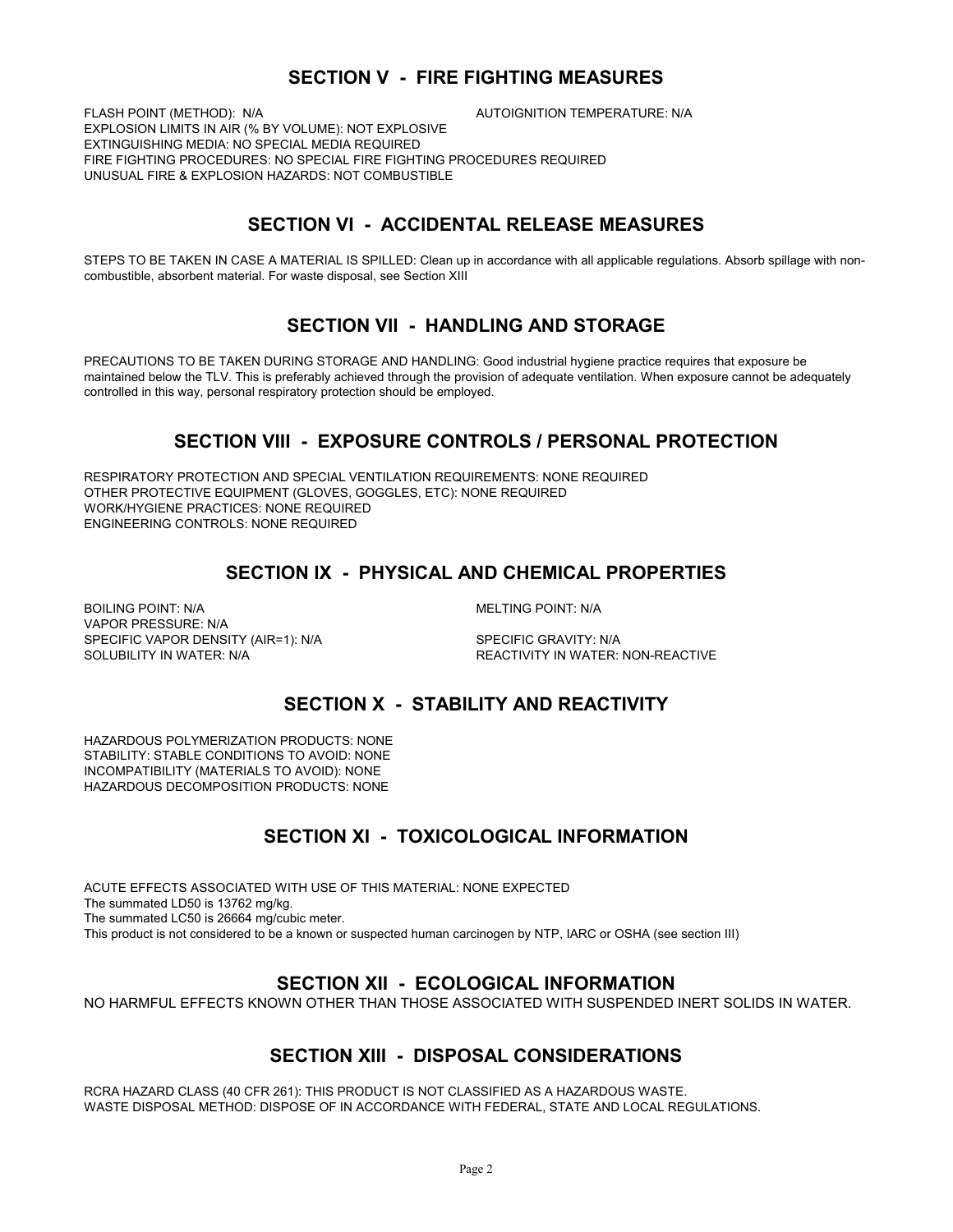# **SECTION XIV - TRANSPORTATION INFORMATION**

U.S. DOT (49 CFR 172.101): THIS IS NOT A HAZARDOUS MATERIAL AS CLASSIFIED BY CFR 172.101.

# **SECTION XV - REGULATORY INFORMATION**

CONTENTS OF THIS SDS COMPLY WITH OSHA HAZARD COMMUNICATION STANDARD 29 CFR 1910.1200 EPA SARA TITLE III CHEMICAL LISTINGS NONE

SECTION 302.4 EXTREMELY HAZARDOUS SUBSTANCES (40 CFR 355): NONE

SECTION 313 TOXIC CHEMICALS (40 CFR 372): ALUMINUM IODOPROPYNL BUTYL CARBAMATE

INTERNATIONAL REGULATIONS

CANADIAN WHMIS: THIS PRODUCT IS A CONTROLLED PRODUCT UNDER CANADA'S WORKPLACE HAZARDOUS MATERIALS INFORMATION SYSTEM. IT CONTAINS THE FOLLOWING TOXIC OR HIGHLY TOXIC MATERIALS: ALUMINUM FERRIC OXIDE **MICA** PROPYLENE GLYCOL

SUPPLEMENTAL STATE COMPLIANCE INFORMATION:

THIS PRODUCT CONTAINS THE FOLLOWING CHEMICAL(S) LISTED UNDER NEW JERSEY'S RIGHT TO KNOW PROGRAM: AMMONIUM HYDROXIDE CHROMIUM OXIDE GREEN **MICA** PIGMENT RED 101 PIGMENT WHITE 6

THIS PRODUCT CONTAINS THE FOLLOWING CHEMICAL(S) REQUIRING NOTIFICATION TO THE STATE OF WASHINGTON UNDER THEIR CHILDREN'S SAFE PRODUCTS ACT: ALKYLPHENOL ETHOXYLATE

 Under CPSC's consumer product regulations (16CFR1500.3 and 150014), this product has the following required acute and chronic hazard labeling:

NONE

# **SECTION XVI - OTHER INFORMATION**

**LAST REVISION DATE: 04/25/2019**

#### **Prepared by Duke OEM Toxicology**